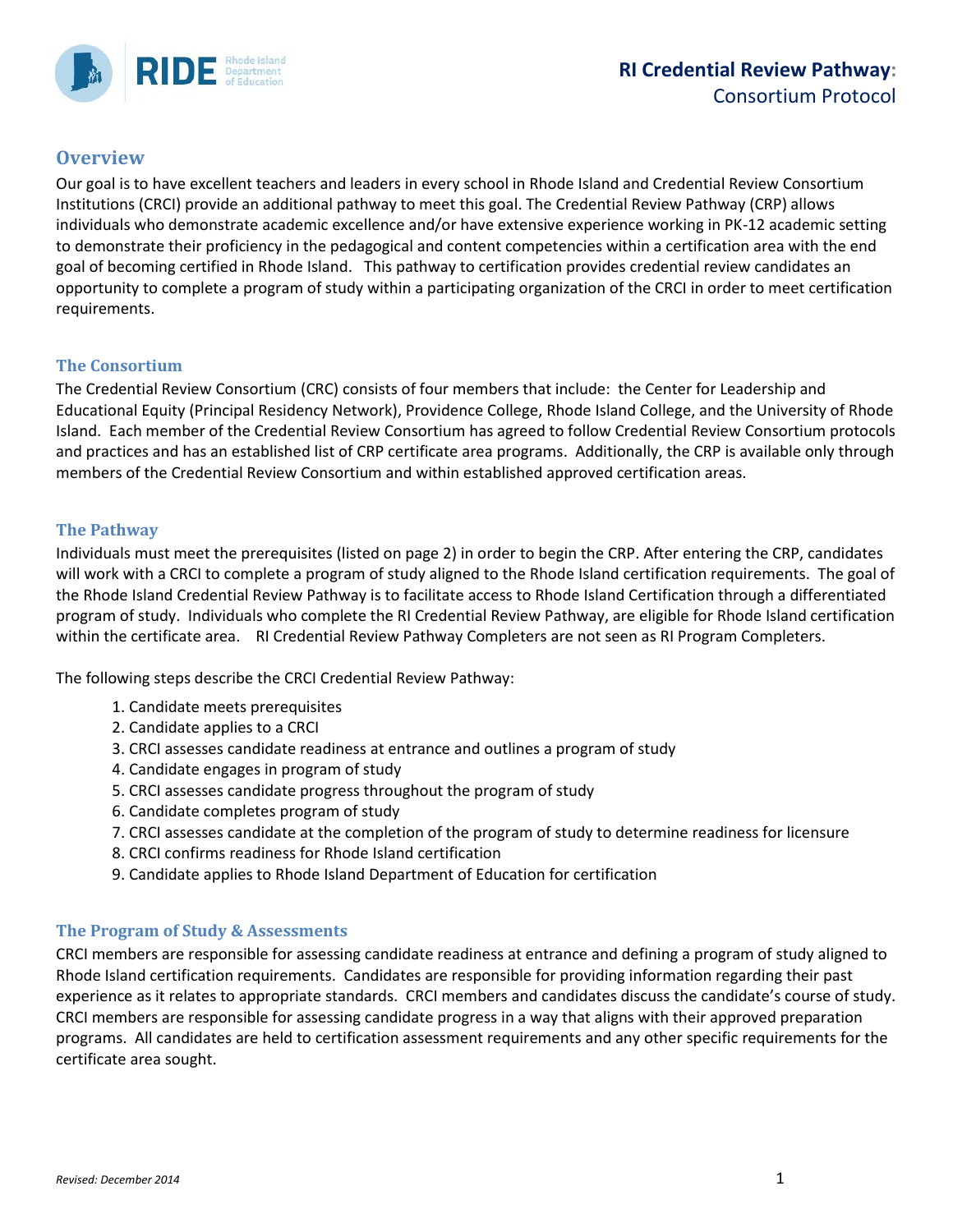#### **Rhode Island Accountability and Expectations**

The Rhode Island Department of Education expects each CRCI to assume responsibility for appropriate implementation of CRCI protocols and processes. RIDE will monitor the implementation of the Credential Review Pathway by conducting training sessions with appropriate Consortium staff, auditing Credential Review Pathway completer certification application materials, and convening an annual process reflection session.

### **The Pathway**

Credential Review Consortium Institutions agree to follow the protocol detailed below. The steps below describe the Rhode Island Credential Review Pathway for both the candidate and the consortium member staff.

#### *1. Candidate meets prerequisites*

All applicants within the credential review pathway must meet the applicable two following prerequisite requirements:

- Bachelor's Degree (Teacher Certificate Areas only) OR Master's Degree (Support Professional/Administrator Certificate Areas only)
- Minimum GPA of 3.0

For certification areas that require a Master's Degree, the CRCI may admit candidates who are currently enrolled in a master's program with the understanding that conferral of the Master's Degree will be needed for certification. In addition, a CRCI may offer a waiver to the GPA prerequisite for applicants with a GPA between 2.75 and 3.0. Potential waiver policy options for CRCIs are found in Appendix B

#### *2. Candidate applies to a CRCI by completing the Entrance/Exit Assessment Document*

Credential Review candidates will apply through one of the CRCI by completing the Entrance/Exit Assessment Document*.* The Entrance/Exit Assessment Document serves as an application and candidate tracking document. It provides space for:

- candidates to share application information (including lists of evidence)
- consortium member staff to assess and provide thoughts on candidate's program of study
- certification staff to review relevant information regarding Rhode Island certification processing

Complete applications for the CRP include:

- appropriate application fees, \$150 per certificate area
- completed Entrance/Exit Assessment Document,
- evidence described within (the Entrance/Exit Assessment).

Candidates should submit evidence using the Entrance/Exit Assessment Document as a guide. All evidence submitted must align to relevant competencies and standards for content and pedagogy as found in Appendix B. Candidates should keep in mind their evidence will be reviewed with the following question in mind "*Has the candidate demonstrated sufficient level of competency?* ". Candidates must present evidence demonstrating how they have met each of the professional competencies contained in the RIPTS (teachers) or RISEL Standards (administrators). Additionally, CRCI may opt to have candidates complete content certification assessment prior to outlining a program of study. Applications for submission may be conducted electronically at some CRCI. Contact individual CRCI for application and payment information.

#### *3. CRCI assesses candidate readiness at entrance and prescribes a program of study/demonstration*

CRCIs will conduct an entrance assessment using the applicant's Entrance/Exit Assessment Document (including evidence), and record their assessment on the CRP Entrance/Exit Assessment Document. The assessment is based on the appropriate set of standards found in Appendix C (and including RIPTS and RISEL).

CRCI reviewers analyze the evidence provided for each competency to determine if the candidate met or did not meet the specific competency. The decision regarding whether the credential review candidate has met or did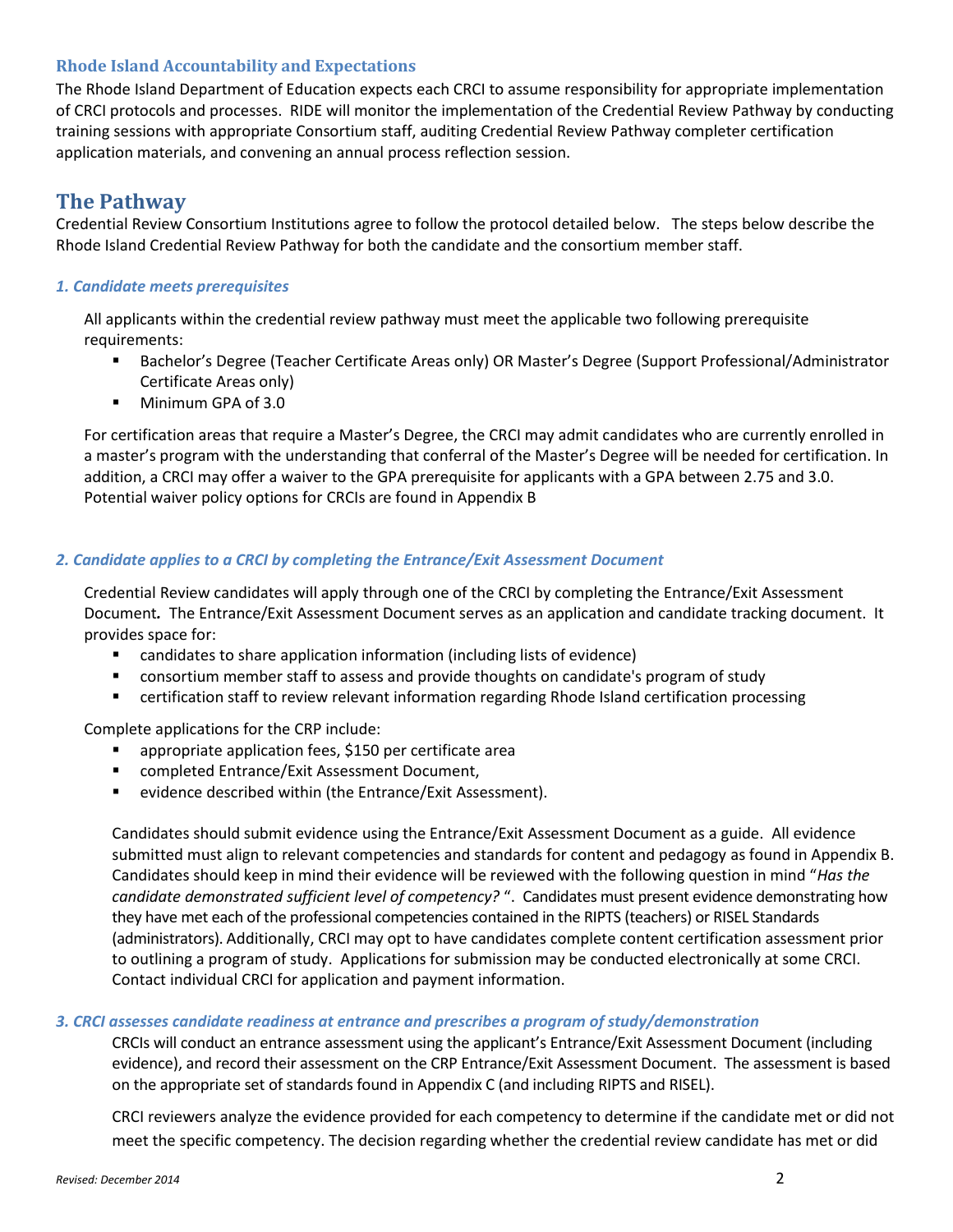not meet each competency is made by reviewing the pieces of evidence and accompanying narrative in relation to the standards with the key question of "*Has the candidate demonstrated a sufficient level of competency?".* 

Additionally, Consortium members agree to:

- **Consider demonstration of proficiency in ways other than coursework. Experiences other than** coursework may be considered when assessing candidates.
- Assure appropriate currency of coursework and/or experience. Timing of degree conferral or course completion remains at the discretion of the CRCI. If a CRCI questions the currency of a degree or course, the institution may proceed in a way that further clarifies content currency or requires candidate complete coursework.
- **Honor the same level of course completion and conferral of degrees. CRCI members will accept credits for** courses from a regionally accredited school with a "C" or above and/or a "Pass" within a Pass/Fail system. Foreign credentials will also be accepted and will follow current RIDE policies for foreign credentials.

Following the entrance assessment, the CRCI will provide the candidate with a differentiated program of study/demonstration outlining key learning opportunities the individual must engage in to complete all requirements for certification; The program of study may include coursework as well as field experiences designed to meet the needs of the candidate and certification requirements.

#### *4. Candidate engages in program of study*

Candidate acts on program of study prescribed by CRCI.

#### *5. CRCI assesses candidate progress throughout the course of study*

Throughout the CRP, candidates work on his/her program of study while the CRCI provides ongoing assessment to support candidate's understanding of progress made on individual competencies. These assessments will be determined by approved programs' current assessment system including admission and exit.

#### *6. Candidate completes program of study*

Candidate follows through with prescribed course of study.

#### *7. CRCI assesses candidate at the completion of the course of study to determine readiness for licensure*

Upon completion of all requirements outlined in the program of study, the CRCI will assess the credential review candidate using the CRP Entrance/Exit Assessment Document. Reviewers will analyze the candidate's proficiency on each competency and make a final recommendation for licensure. The CRP Entrance/Exit Assessment Document will provide evidence of how the individual met each competency.

#### *8. CRCI confirms readiness for Rhode Island certification*

The CRCI will provide the CRP Entrance/Exit Assessment Document to the applicant to present to RIDE for the purpose of certification. This entrance/exit assessment form can serve as "evidence" of completion of the CRCI program of study. In addition, the applicant will need to provide all required items for certification applications. These can be found at [http://www.ride.ri.gov/TeachersAdministrators/EducatorCertification.aspx.](http://www.tesol.org/docs/books/the-revised-tesol-ncate-standards-for-the-recognition-of-initial-tesol-programs-in-p-12-esl-teacher-education-(2010-pdf).pdf)

#### *9. Candidate applies to Rhode Island Department of Education for certification*

CRP Completers may apply for Rhode Island certification by submitting a RIDE Certification application along with their completed CRP Entrance/Exit Assessment Document. In addition, the application must include their official transcripts to confirm completion of a bachelor's or masters, copy of ETS scores meeting cut score for specified certificate area, and appropriate fee.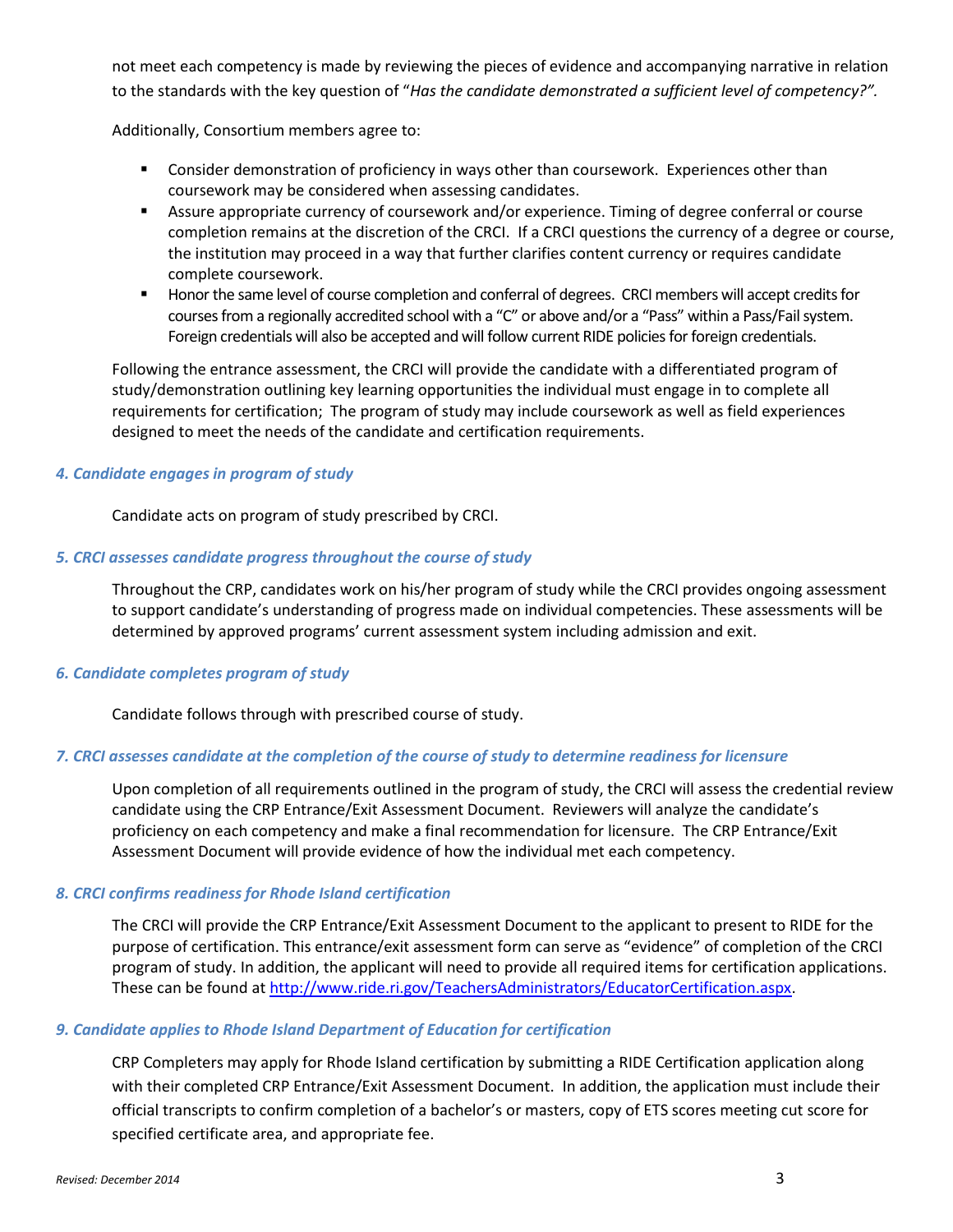## **Appendix A: Credential Review Acronym Glossary**

- Credential Review Consortium (CRC)
- **E** Credential Review Consortium Institutions (CRCI)
- **EXECTED EXECTED FIGHTS** Credential Review Pathway (CRP)

## **Appendix B: Credential Review Consortium Institution Prerequisite Waiver Options**

One of the following must be completed:

- Minimum GPA of 2.75 upon completion of three graduate-level courses for a minimum of 9 credits in the prerequisite courses within the requirements (ex. adolescent development) beyond the bachelor's degree.
- Core Academic Skills for Educators exam scores of 150 Math, 156 Reading, 162 Writing, and 468 total, with no subject test score more than three points below passing.
- SAT scores of 530 Verbal, 530 Math, and 1150 composite.
- ACT scores of 24 Reading and 20 Math.
- GRE scores of 1100 composite (800 scale test) with no less than 465 verbal and 584 quantitative.
- GRE scores of 300 composite (170 scale test) with no less than 151 verbal and 147 quantitative.

| <b>CERTIFICATE AREA</b>          | <b>CONTENT COMPETENCY STANDARDS ASSOCIATION</b>                                                                          |  |  |  |  |  |
|----------------------------------|--------------------------------------------------------------------------------------------------------------------------|--|--|--|--|--|
| <b>Early Childhood Education</b> | National Association for the Education of Young Children                                                                 |  |  |  |  |  |
| Teacher                          | http://www.naeyc.org/store/advancing-the-early-childhood-profession                                                      |  |  |  |  |  |
| <b>Early Childhood Special</b>   | Council for Exceptional Children                                                                                         |  |  |  |  |  |
| <b>Education</b>                 | http://www.cec.sped.org/Standards/Special-Educator-Professional-Preparation/CEC-Initial-and-Advanced-                    |  |  |  |  |  |
|                                  | <b>Specialty-Sets</b>                                                                                                    |  |  |  |  |  |
| Early Childhood BDL & ESL        | Teachers of English to Speakers of Other Languages                                                                       |  |  |  |  |  |
|                                  | http://www.tesol.org/docs/books/the-revised-tesol-ncate-standards-for-the-recognition-of-initial-tesol-programs-         |  |  |  |  |  |
|                                  | in-p-12-esl-teacher-education-(2010-pdf).pdf?sfvrsn=2                                                                    |  |  |  |  |  |
| <b>Elementary Education</b>      | Association for Childhood Education International                                                                        |  |  |  |  |  |
| <b>Teacher</b>                   | http://acei.org/images/stories/documents/ACEIElementaryStandardsSupportingExplanation.5.07.pdf                           |  |  |  |  |  |
|                                  | <b>AND</b>                                                                                                               |  |  |  |  |  |
|                                  | <b>Content-Specific Standards</b>                                                                                        |  |  |  |  |  |
|                                  | NCTE: http://www.ncte.org/library/NCTEFiles/Groups/CEE/NCATE/ApprovedStandards 111212.pdf                                |  |  |  |  |  |
|                                  | NCTM: http://www.nctm.org/standards/content.aspx?id=2978                                                                 |  |  |  |  |  |
|                                  | NSTA: http://www.nsta.org/preservice/                                                                                    |  |  |  |  |  |
|                                  | NCSS: http://downloads.ncss.org/NCSSTeacherStandardsVol1-rev2004.pdf                                                     |  |  |  |  |  |
| <b>Elementary Special</b>        | Council for Exceptional Children                                                                                         |  |  |  |  |  |
| <b>Education Teacher</b>         | http://www.cec.sped.org/Standards/Special-Educator-Professional-Preparation/CEC-Initial-and-Advanced-                    |  |  |  |  |  |
|                                  | <b>Specialty-Sets</b>                                                                                                    |  |  |  |  |  |
| <b>Elementary BDL &amp; ESL</b>  | Teachers of English to Speakers of Other Languages                                                                       |  |  |  |  |  |
|                                  | http://www.tesol.org/docs/books/the-revised-tesol-ncate-standards-for-the-recognition-of-initial-tesol-programs-         |  |  |  |  |  |
|                                  | in-p-12-esl-teacher-education-(2010-pdf).pdf?sfvrsn=2                                                                    |  |  |  |  |  |
| <b>Middle Grades English</b>     | National Council of Teachers of English                                                                                  |  |  |  |  |  |
|                                  | http://www.ncte.org/library/NCTEFiles/Groups/CEE/NCATE/ApprovedStandards 111212.pdf                                      |  |  |  |  |  |
|                                  | <b>AND</b>                                                                                                               |  |  |  |  |  |
|                                  | Middle Level Education                                                                                                   |  |  |  |  |  |
|                                  | http://www.amle.org/AboutAMLE/ProfessionalPreparation/AMLEStandards.aspx<br>National Council for Teachers of Mathematics |  |  |  |  |  |
| <b>Middle Grades Math</b>        | http://www.nctm.org/standards/content.aspx?id=2978                                                                       |  |  |  |  |  |
|                                  | AND                                                                                                                      |  |  |  |  |  |
|                                  | Middle Level Education                                                                                                   |  |  |  |  |  |
|                                  | http://www.amle.org/AboutAMLE/ProfessionalPreparation/AMLEStandards.aspx                                                 |  |  |  |  |  |
| <b>Middle Grades Science</b>     | National Science Teachers Association                                                                                    |  |  |  |  |  |
|                                  | http://www.nsta.org/preservice/                                                                                          |  |  |  |  |  |
|                                  | <b>AND</b>                                                                                                               |  |  |  |  |  |
|                                  | Middle Level Education                                                                                                   |  |  |  |  |  |
|                                  | http://www.amle.org/AboutAMLE/ProfessionalPreparation/AMLEStandards.aspx                                                 |  |  |  |  |  |
| <b>Middle Grades Social</b>      | National Council for the Social Studies                                                                                  |  |  |  |  |  |
| <b>Studies</b>                   | http://downloads.ncss.org/NCSSTeacherStandardsVol1-rev2004.pdf                                                           |  |  |  |  |  |
|                                  | <b>AND</b>                                                                                                               |  |  |  |  |  |
|                                  | Middle Level Education                                                                                                   |  |  |  |  |  |

## **Appendix C: Content Standards**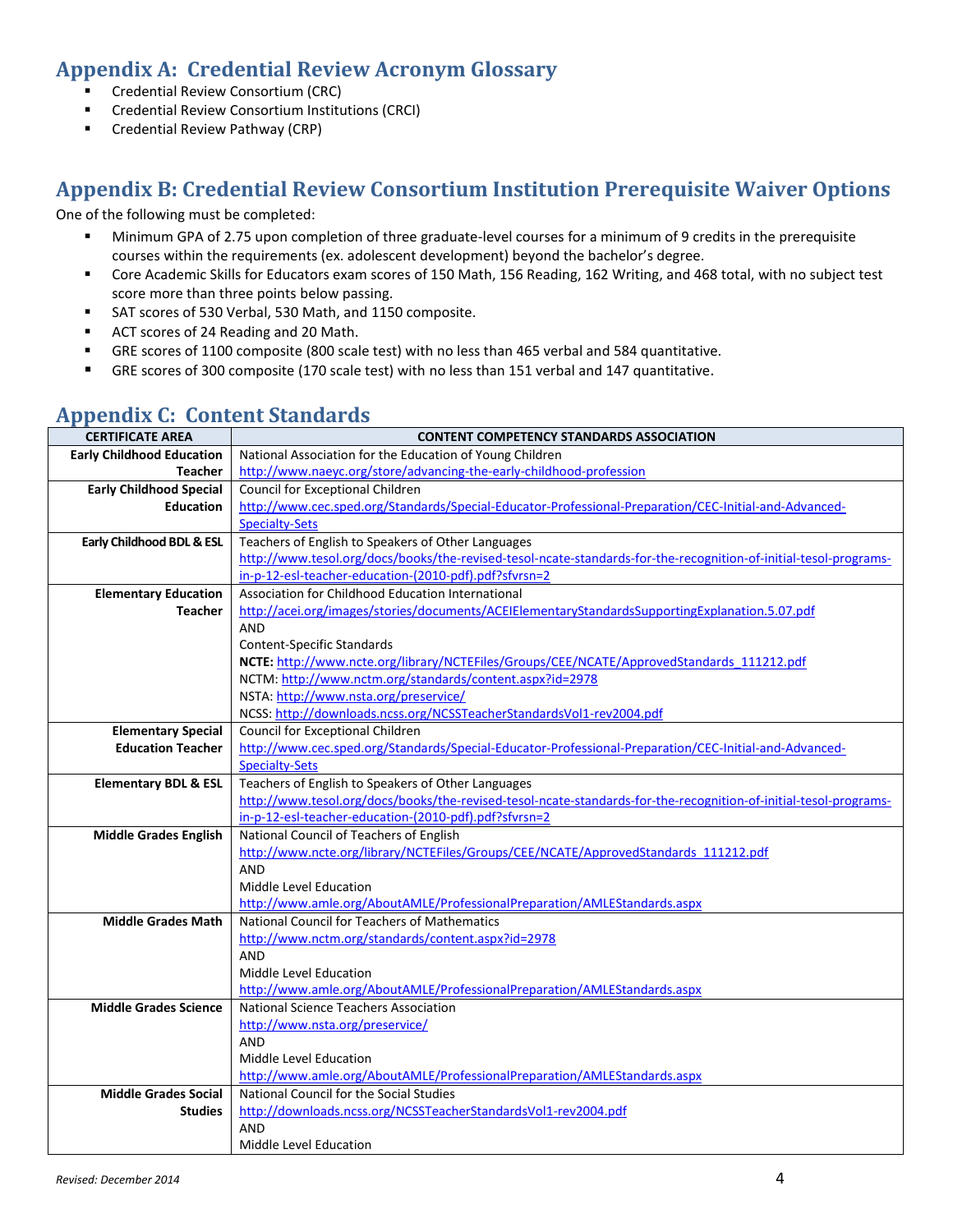| <b>CERTIFICATE AREA</b>               | <b>CONTENT COMPETENCY STANDARDS ASSOCIATION</b>                                                                  |  |  |  |
|---------------------------------------|------------------------------------------------------------------------------------------------------------------|--|--|--|
|                                       | http://www.amle.org/AboutAMLE/ProfessionalPreparation/AMLEStandards.aspx                                         |  |  |  |
| <b>Middle Grades Special</b>          | Council for Exceptional Children                                                                                 |  |  |  |
| <b>Education Teacher</b>              | http://www.cec.sped.org/Standards/Special-Educator-Professional-Preparation/CEC-Initial-and-Advanced-            |  |  |  |
|                                       | <b>Specialty-Sets</b>                                                                                            |  |  |  |
|                                       | AND                                                                                                              |  |  |  |
|                                       | Middle Level Education                                                                                           |  |  |  |
|                                       | http://www.amle.org/AboutAMLE/ProfessionalPreparation/AMLEStandards.aspx                                         |  |  |  |
| <b>Middle Grades BDL &amp; ESL</b>    | Teachers of English to Speakers of Other Languages                                                               |  |  |  |
|                                       | http://www.tesol.org/docs/books/the-revised-tesol-ncate-standards-for-the-recognition-of-initial-tesol-programs- |  |  |  |
|                                       | in-p-12-esl-teacher-education-(2010-pdf).pdf?sfvrsn=2                                                            |  |  |  |
|                                       | <b>AND</b>                                                                                                       |  |  |  |
|                                       | Middle Level Education                                                                                           |  |  |  |
|                                       | http://www.amle.org/AboutAMLE/ProfessionalPreparation/AMLEStandards.aspx                                         |  |  |  |
| <b>Secondary Grades</b>               | American Association for Agricultural Education                                                                  |  |  |  |
|                                       | http://aaaeonline.org/files/ncatestds.pdf                                                                        |  |  |  |
| <b>Agriculture</b>                    | <b>National Science Teachers Association</b>                                                                     |  |  |  |
| <b>Secondary Grades Biology</b>       | http://www.nsta.org/preservice/                                                                                  |  |  |  |
|                                       |                                                                                                                  |  |  |  |
| <b>Secondary Grades CTE</b>           | Appropriate Association for the specific career and technical area,                                              |  |  |  |
|                                       | when available                                                                                                   |  |  |  |
| <b>Secondary Grades</b>               | <b>National Science Teachers Association</b>                                                                     |  |  |  |
| Chemistry                             | http://www.nsta.org/preservice/                                                                                  |  |  |  |
| <b>Secondary Grades English</b>       | National Council of Teachers of English                                                                          |  |  |  |
|                                       | http://www.ncte.org/library/NCTEFiles/Groups/CEE/NCATE/ApprovedStandards 111212.pdf                              |  |  |  |
| <b>Secondary Grades General</b>       | National Science Teachers Association                                                                            |  |  |  |
| <b>Science Teacher</b>                | http://www.nsta.org/preservice/                                                                                  |  |  |  |
| <b>Secondary Grades Math</b>          | National Council for Teachers of Mathematics                                                                     |  |  |  |
| Teacher                               | http://www.nctm.org/standards/content.aspx?id=2978                                                               |  |  |  |
| <b>Secondary Grades Physics</b>       | National Science Teachers Association                                                                            |  |  |  |
| <b>Teacher</b>                        | http://www.nsta.org/preservice/                                                                                  |  |  |  |
| <b>Secondary Grades Social</b>        | National Council for the Social Studies                                                                          |  |  |  |
| <b>Studies Teacher</b>                | http://www.socialstudies.org/standards                                                                           |  |  |  |
| <b>Secondary Grades Special</b>       | Council for Exceptional Children                                                                                 |  |  |  |
| <b>Education Teacher</b>              | http://www.cec.sped.org/Standards/Special-Educator-Professional-Preparation/CEC-Initial-and-Advanced-            |  |  |  |
|                                       | <b>Specialty-Sets</b>                                                                                            |  |  |  |
| <b>Secondary Grades BDL &amp; ESL</b> | Teachers of English to Speakers of Other Languages                                                               |  |  |  |
|                                       | http://www.tesol.org/docs/books/the-revised-tesol-ncate-standards-for-the-recognition-of-initial-tesol-programs- |  |  |  |
|                                       | in-p-12-esl-teacher-education-(2010-pdf).pdf?sfvrsn=2                                                            |  |  |  |
| All Grades Adapted Physical           | National Association for Sport and Physical Education                                                            |  |  |  |
| <b>Education Teacher</b>              | http://www.apens.org/                                                                                            |  |  |  |
| <b>All Grades Art Teacher</b>         | <b>National Art Education Association</b>                                                                        |  |  |  |
|                                       | http://www.arteducators.org/store/9_TEACHER_STANDARDS_WEB_B_.pdf                                                 |  |  |  |
| All Grades Dance Teacher              | <b>National Dance Association</b>                                                                                |  |  |  |
|                                       | http://www.nationaldanceteachers.org/                                                                            |  |  |  |
| All Grades Family and                 | American Association of Family and Consumer Sciences                                                             |  |  |  |
| <b>Consumer Science Teacher</b>       | http://www.aafcs.org/                                                                                            |  |  |  |
| <b>All Grades Health Teacher</b>      | American Association for Health Education                                                                        |  |  |  |
|                                       | http://www.shapeamerica.org/accreditation/upload/ncate-2008-standards.pdf                                        |  |  |  |
| All Grades Library Media              | American Library Association                                                                                     |  |  |  |
| Teacher                               | http://www.ala.org/aasl/sites/ala.org.aasl/files/content/aasleducation/schoollibrary/2010 standards with rubric  |  |  |  |
|                                       | s and statements 1-31-11.pdf                                                                                     |  |  |  |
| <b>All Grades Music Teacher</b>       | National Association for Music Education                                                                         |  |  |  |
| <b>All Grades Physical</b>            | National Association for Sport and Physical Education                                                            |  |  |  |
| <b>Education Teacher</b>              | http://www.shapeamerica.org/accreditation/upload/2008-National-Initial-Physical-Education-Teacher-Education-     |  |  |  |
|                                       | Standards-Edited-1-5-12.pdf                                                                                      |  |  |  |
| All Grades School Nurse               | <b>American Nurses Association</b>                                                                               |  |  |  |
| <b>Teacher</b>                        | http://m.nursesbooks.com/Main-Menu/Standards/O--Z/School-Nursing-Scope-and-Standards-of-Practice.aspx            |  |  |  |
| <b>All Grades Technology</b>          | International Technology and Engineering Educators Association                                                   |  |  |  |
| <b>Education Teacher</b>              | http://www.iteea.org/TAA/PDFs/AETL.pdf                                                                           |  |  |  |
| <b>All Grades Theatre Teacher</b>     | <b>Educational Theatre Association</b>                                                                           |  |  |  |
|                                       | http://schooltheatre.org/home                                                                                    |  |  |  |
| All Grades World Language             | American Council for the Teaching of Foreign Languages                                                           |  |  |  |
|                                       | http://www.actfl.org/professional-development/actfl-caep                                                         |  |  |  |
|                                       |                                                                                                                  |  |  |  |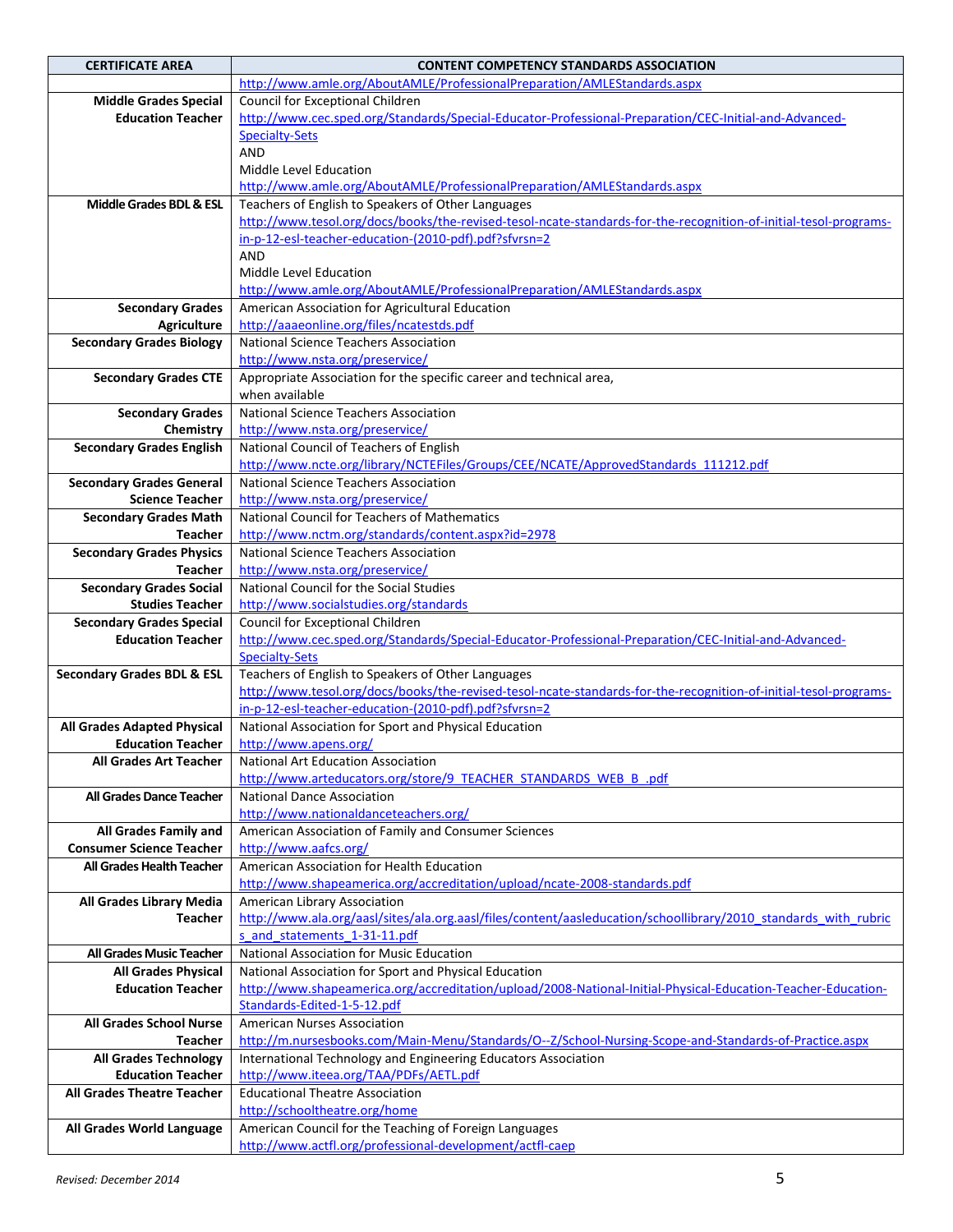| <b>CERTIFICATE AREA</b>             | <b>CONTENT COMPETENCY STANDARDS ASSOCIATION</b>                                                                  |  |  |  |  |
|-------------------------------------|------------------------------------------------------------------------------------------------------------------|--|--|--|--|
| <b>All Grades Special Education</b> | Council for Exceptional Children                                                                                 |  |  |  |  |
| - Deaf and Hard of Hearing          | http://www.cec.sped.org/Standards/Special-Educator-Professional-Preparation/CEC-Initial-and-Advanced-            |  |  |  |  |
| <b>Teacher</b>                      | <b>Specialty-Sets</b>                                                                                            |  |  |  |  |
| <b>All Grades Special Education</b> | Council for Exceptional Children                                                                                 |  |  |  |  |
| - Visually Impaired Teacher         | http://www.cec.sped.org/Standards/Special-Educator-Professional-Preparation/CEC-Initial-and-Advanced-            |  |  |  |  |
|                                     | <b>Specialty-Sets</b>                                                                                            |  |  |  |  |
| <b>All Grades Special Education</b> | Council for Exceptional Children                                                                                 |  |  |  |  |
| - Severe Intellectual               | http://www.cec.sped.org/Standards/Special-Educator-Professional-Preparation/CEC-Initial-and-Advanced-            |  |  |  |  |
| <b>Disability Teacher</b>           | <b>Specialty-Sets</b>                                                                                            |  |  |  |  |
| All Grades BDL & ESL                | Teachers of English to Speakers of Other Languages                                                               |  |  |  |  |
|                                     | http://www.tesol.org/docs/books/the-revised-tesol-ncate-standards-for-the-recognition-of-initial-tesol-programs- |  |  |  |  |
|                                     | in-p-12-esl-teacher-education-(2010-pdf).pdf?sfvrsn=2                                                            |  |  |  |  |
| <b>Building Level Administrator</b> | Interstate School Leaders Licensure Consortium Standards                                                         |  |  |  |  |
|                                     | http://www.nassp.org/portals/0/content/55089.pdf                                                                 |  |  |  |  |
|                                     |                                                                                                                  |  |  |  |  |
| <b>District Level Administrator</b> | Interstate School Leaders Licensure Consortium Standards                                                         |  |  |  |  |
| - Curriculum, Instruction,          | http://www.nassp.org/portals/0/content/55089.pdf                                                                 |  |  |  |  |
| and Assessment                      |                                                                                                                  |  |  |  |  |
| <b>District Level Administrator</b> | Interstate School Leaders Licensure Consortium Standards                                                         |  |  |  |  |
| - Special Education                 | http://www.nassp.org/portals/0/content/55089.pdf                                                                 |  |  |  |  |
|                                     | AND                                                                                                              |  |  |  |  |
|                                     | Council for Exceptional Children                                                                                 |  |  |  |  |
|                                     | http://www.cec.sped.org/Standards/Special-Educator-Professional-Preparation/CEC-Initial-and-Advanced-            |  |  |  |  |
|                                     | <b>Specialty-Sets</b>                                                                                            |  |  |  |  |
| <b>School Business</b>              | Association of School Business Officials International                                                           |  |  |  |  |
| Administrator                       | http://asbointl.org/asbo/media/documents/Resources/ASBO Professional Standards.pdf                               |  |  |  |  |
| <b>Superintendent of Schools</b>    | Interstate School Leaders Licensure Consortium Standards                                                         |  |  |  |  |
|                                     | http://www.nassp.org/portals/0/content/55089.pdf                                                                 |  |  |  |  |
| <b>Instructional Leader</b>         | Teacher Leadership Exploratory Consortium                                                                        |  |  |  |  |
|                                     | http://www.teacherleaderstandards.org/standards_overview                                                         |  |  |  |  |
| <b>School Counselor</b>             | Council for the Accreditation of Counseling and Related Educational Programs                                     |  |  |  |  |
|                                     | http://www.cacrep.org/wp-content/uploads/2013/12/2009-Standards.pdf                                              |  |  |  |  |
| <b>School Psychologist</b>          | National Association of School Psychologists                                                                     |  |  |  |  |
|                                     | http://www.nasponline.org/standards/2010standards/2 Credentialing Standards.pdf                                  |  |  |  |  |
| <b>School Social Worker</b>         | National Association of Social Workers                                                                           |  |  |  |  |
|                                     | http://www.naswdc.org/practice/standards/naswschoolsocialworkstandards.pdf                                       |  |  |  |  |
| <b>Speech and Language</b>          | American Speech-Language-Hearing Association                                                                     |  |  |  |  |
| Pathologist                         | http://www.asha.org/Certification/2014-Speech-Language-Pathology-Certification-Standards/                        |  |  |  |  |
| <b>ESL Specialist/Consultant</b>    | Teachers of English to Speakers of Other Languages                                                               |  |  |  |  |
|                                     | http://www.tesol.org/docs/books/the-revised-tesol-ncate-standards-for-the-recognition-of-initial-tesol-programs- |  |  |  |  |
|                                     | in-p-12-esl-teacher-education-(2010-pdf).pdf?sfvrsn=2                                                            |  |  |  |  |
| <b>Math Specialist/Consultant</b>   | Association of Mathematics Teacher Educators for an Elementary Specialist                                        |  |  |  |  |
|                                     | http://amte.net/sites/all/themes/amte/resources/EMS Standards AMTE2013.pdf                                       |  |  |  |  |
|                                     | AND                                                                                                              |  |  |  |  |
|                                     | NCTM: http://www.nctm.org/standards/content.aspx?id=2978                                                         |  |  |  |  |
| <b>Reading Specialist/</b>          | <b>International Reading Association</b>                                                                         |  |  |  |  |
| <b>Consultant</b>                   | http://www.reading.org/general/CurrentResearch/Standards/ProfessionalStandards2010.aspx                          |  |  |  |  |

# **Appendix D: Possible Evidence**

| <b>TEACHER APPLICANTS</b> |                                                          |   | <b>ADMINISTRATOR APPLICANTS</b>                                       |  |  |
|---------------------------|----------------------------------------------------------|---|-----------------------------------------------------------------------|--|--|
|                           | Coursework                                               |   | Coursework                                                            |  |  |
|                           | Pedagogical Exams                                        |   | Pedagogical Exams                                                     |  |  |
|                           | Content Exams                                            |   | <b>Content Exams</b>                                                  |  |  |
| ٠                         | Evaluations from former PK-12 school/district supervisor |   | Evaluations from former PK-12 school/district supervisor              |  |  |
|                           | Ratings from previous supervised field experiences       |   | Ratings from previous supervised field experiences                    |  |  |
|                           | Sample lesson plans and curriculum documents             |   | Sample lesson plans and curriculum documents                          |  |  |
|                           | Sample data driven instruction documents                 |   | Sample data driven instruction documents                              |  |  |
| ٠                         | Professional Development plans                           | ٠ | Professional Development plans                                        |  |  |
|                           | <b>Student Learning Objectives</b>                       | ٠ | <b>Student Learning Objectives</b>                                    |  |  |
| ٠                         | Letters of recommendation                                | ٠ | Letters of recommendation                                             |  |  |
|                           | Video of instruction in standard                         |   | Video of facilitation/leadership in standard (example: Leading Cycles |  |  |